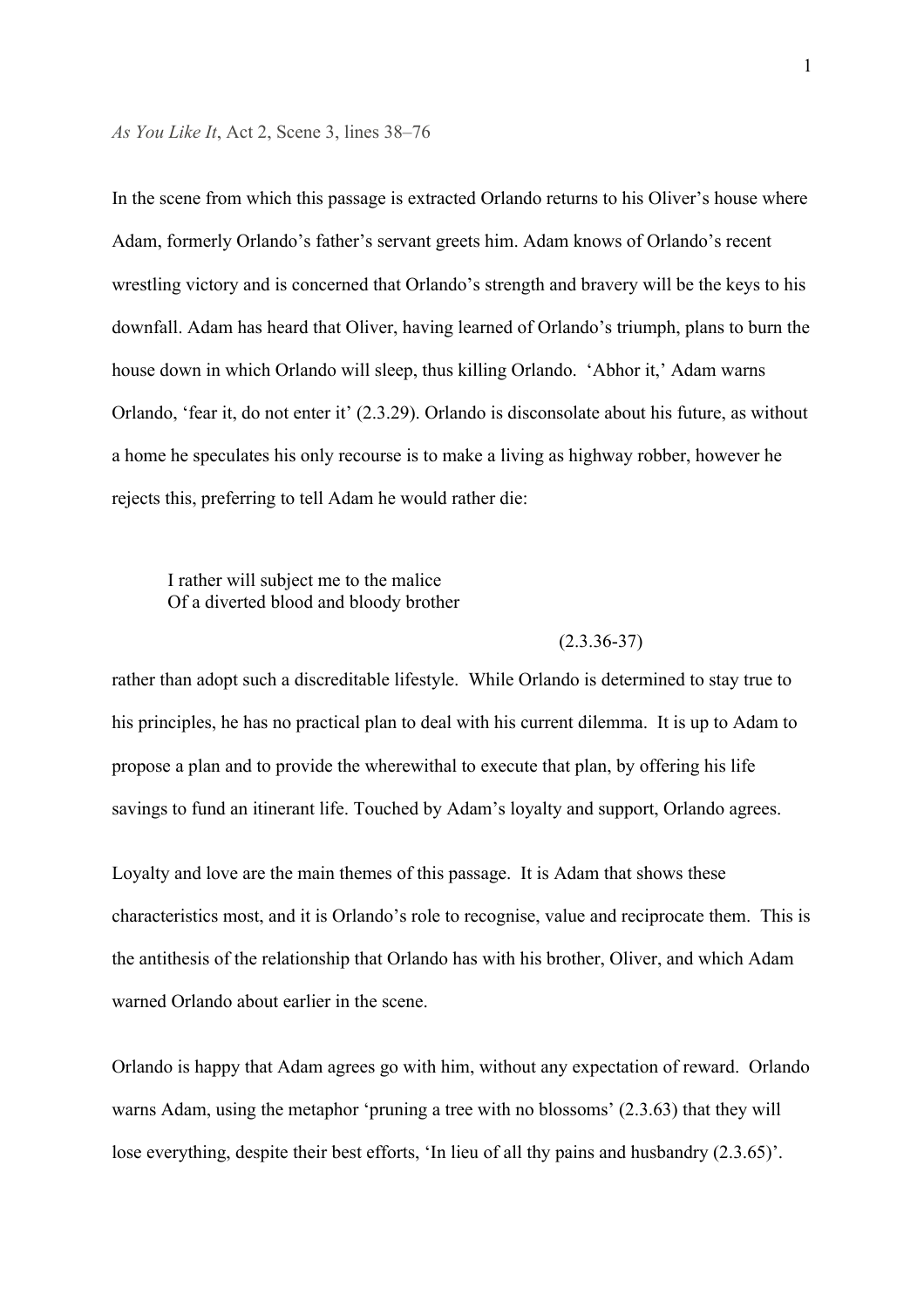Even though Orlando says there will be no reward to offset their hardships, 'That cannot so much as a blossom yield' (2.3.64), Adam is happy, indeed determined to serve Orlando with no material recompense, rather because he sees it as the right thing to do:

Master, go on, and I will follow thee To the last gasp with truth and loyalty.

 $(2.3.69 - 70)$ 

Adam has the final word, literally, with this rhyming couplet:

Yet fortune cannot recompense me better Than to die well and not my master's debtor.

 $(2.3.75 - 76)$ 

Once again, Adam is emphasising his traditional values, saying that he would be happiest to die having any obligation to his master, and this also reinforces our view that the Adam-Orlando relationship is more one of equality than subservience.

This scene, and in particular, this passage, is establishing a relationship between Adam and Orlando that mirrors the relationship between Rosalind and Celia—although not relatives by blood, they behave and love each other as such. Orlando is also using the natural image of the tree - this is perhaps to be compared with the trees in the Forest of Arden, where Orlando and Rosalind's love, also if not nurtured correctly will also wither.

The last we hear of Adam is when Orlando and Adam arrive, in dire need of sustenance, at Duke Senior's court in the Forest of Arden:

So had you need; I scarce can speak to thank you for myself.

 $(2.7.168 - 71)$ 

Adam presumably eats at the Duke's with Orlando, but then he makes no further appearance in the play. Adam has declared: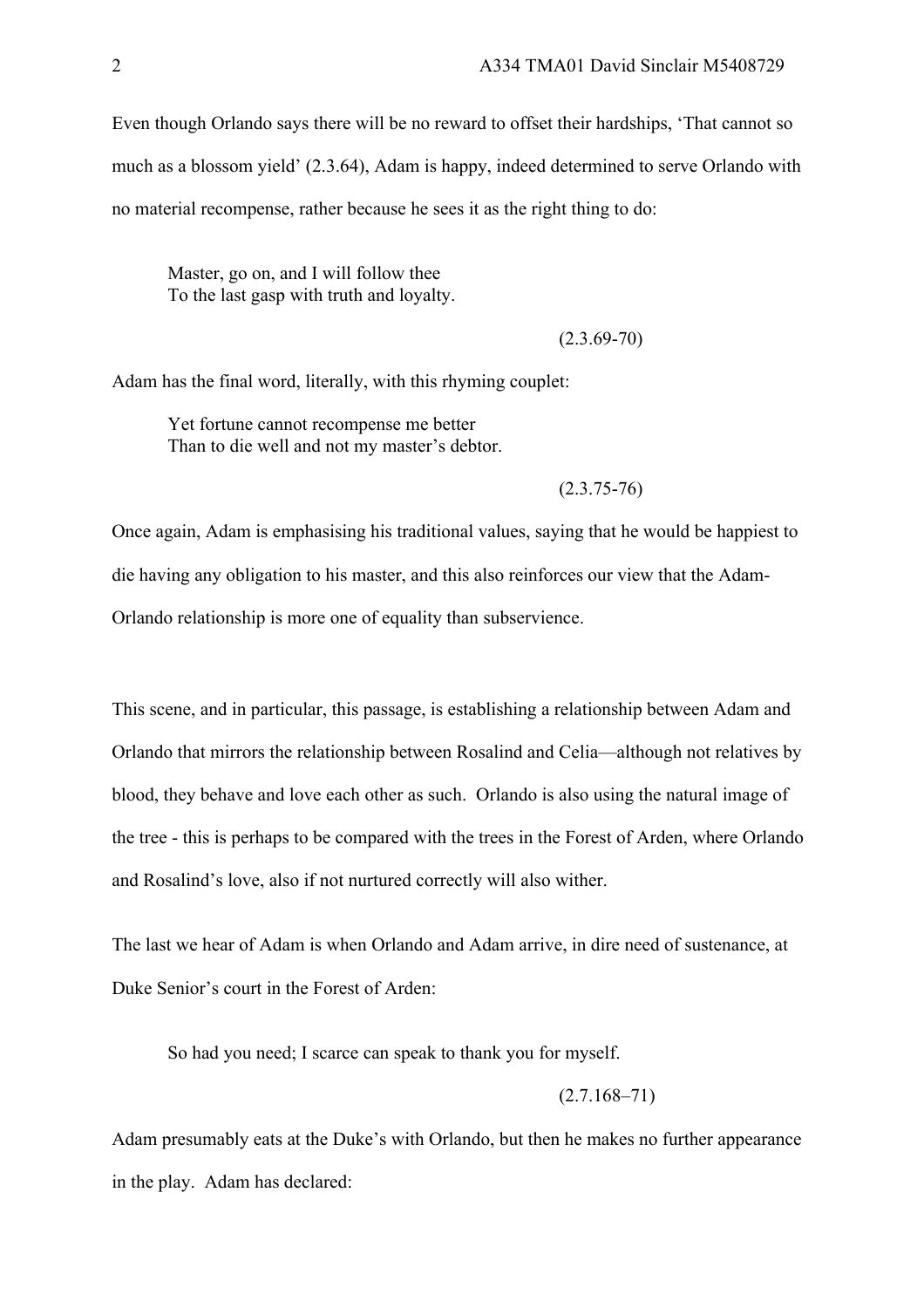Though I look old, yet I am strong and lusty;

### (2.3.47)

yet we are tempted to wonder if this is really true as shortly afterwards Adam uses simile to compare himself to winter:

Therefore my age is as a lusty winter, Frosty but kindly.

#### (2.3.51-52)

Here 'frosty' suggests the white hair of old age and the use of 'lusty winter' is an oxymoron suggesting that although Adam is in the winter of his life (and therefore covered in 'frosty hair'), he still has the energy associated with the lusty, rising sap of spring and summer. Since Adam's last appearance is just as Jacques has completed his 'seven ages of man' speech (2.7.139-166), we are perhaps left wondering if Adam overstated his vigour and perhaps completed his seventh age as a consequence of the hardships of living in the wood. He will have died happy though, fulfilling the requirements he stated in (2.3.75-76).

There is more prose than blank verse in As You Like it. This passage is however written in iambic pentameter, mostly as blank verse, but with a rhyming couplet to end each speech and some end of line rhymes within the speech. Generally Shakespeare uses blank verse for the nobler parts (royalty, aristocracy, heroes and heroines) or for the discussion of high emotion (love, hate) and prose for characters of lower social status (commoners, servants) or dealing with factual matters. Here Shakespeare uses iambic pentameter to emphasise that although Orlando (master) and Adam (servant) have different social status and indeed different life levels of life experience, they are conversing more like father and son, or as friends and forming a partnership.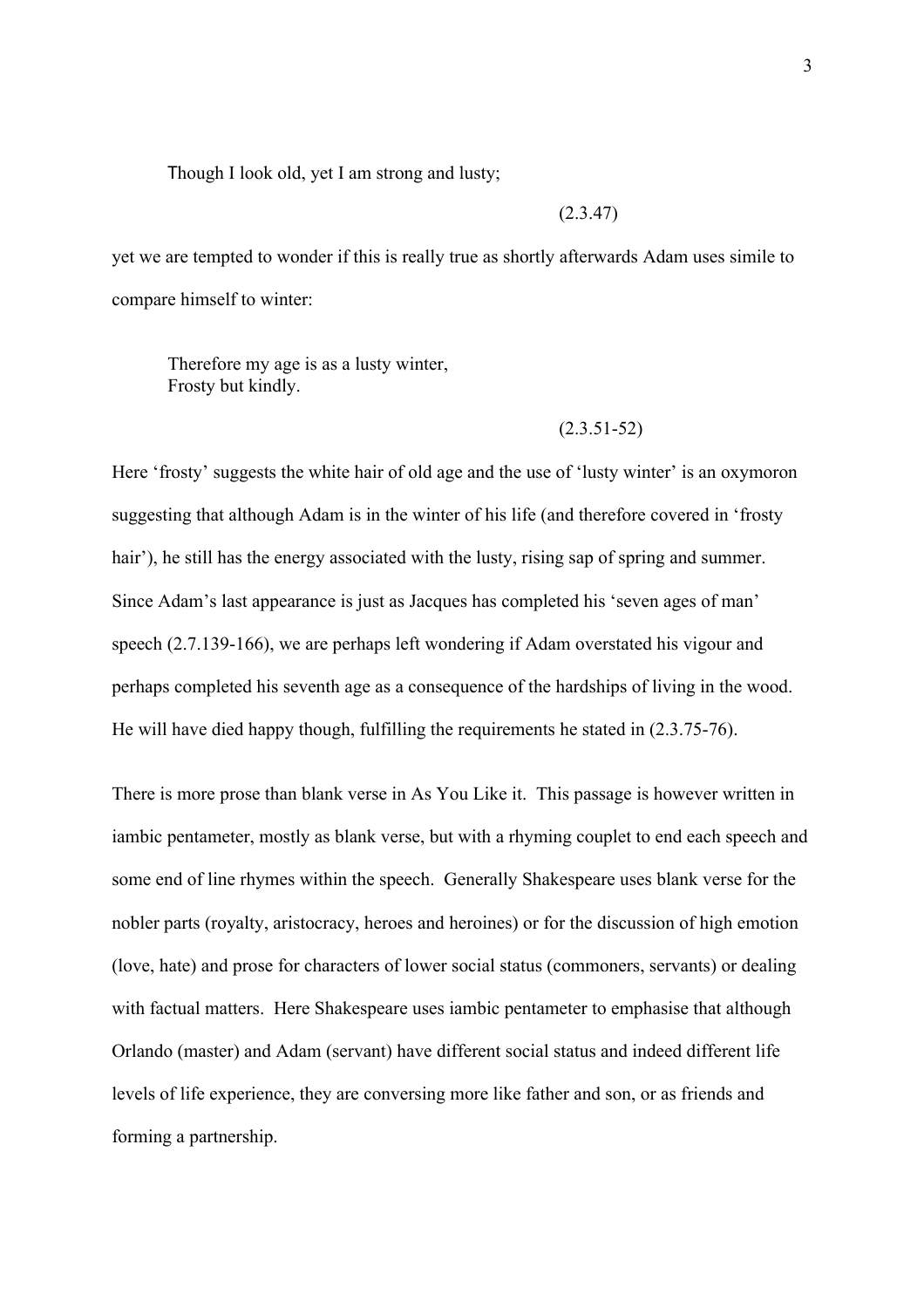While the regularity of the iambic pentameter drives the conversation forward, the use of enjambment:

When service should in my old limbs lie lame And unregarded age in corners thrown;

#### (2.3.41-42)

and caesura, 'All this I give you; let me be your servant –' (2.3.48), are used to vary the pace within a character's dialogue to allow dramatic emphasis.

Shakespeare also uses a wide variety of rhetorical devices in As You Like it (Gibson 2015).

Hear they enrich our view of Adam and Orlando's character – this is perhaps particularly

appropriate as Adam is actively persuading Orlando into Adam's proposed course of action.

These devices include alliteration ('service sweat' (2.3.48)) and antithesis when Adam says

'though I look old, yet I am strong and lusty; (2.3.47)' since we would expect age to be

associated with weakness, frailty and lethargy.

Shakespeare also produces an aphorism when Adam says:

Take that, and He that doth the ravens feed, Yea providently caters for the sparrow, Be comfort to my age.

### $(2.3.43 - 45)$

This sounds like a proverb but is a biblical reference to God's feeding the ravens in Psalm 147:9, Luke 12:24, and Job 38. Adam is likening himself to a sparrow and suggesting that although God feeds the larger, aggressive ravens which are carrion eaters and often seen as omens as evil God also providentially provides for the smaller, harmless sparrow. Perhaps we should be seeing the carrion eating raven as a symbol for Oliver here in contrast to the clean living, gentle sparrow like Adam. Adam is saying that God will provide for his comfort in old age.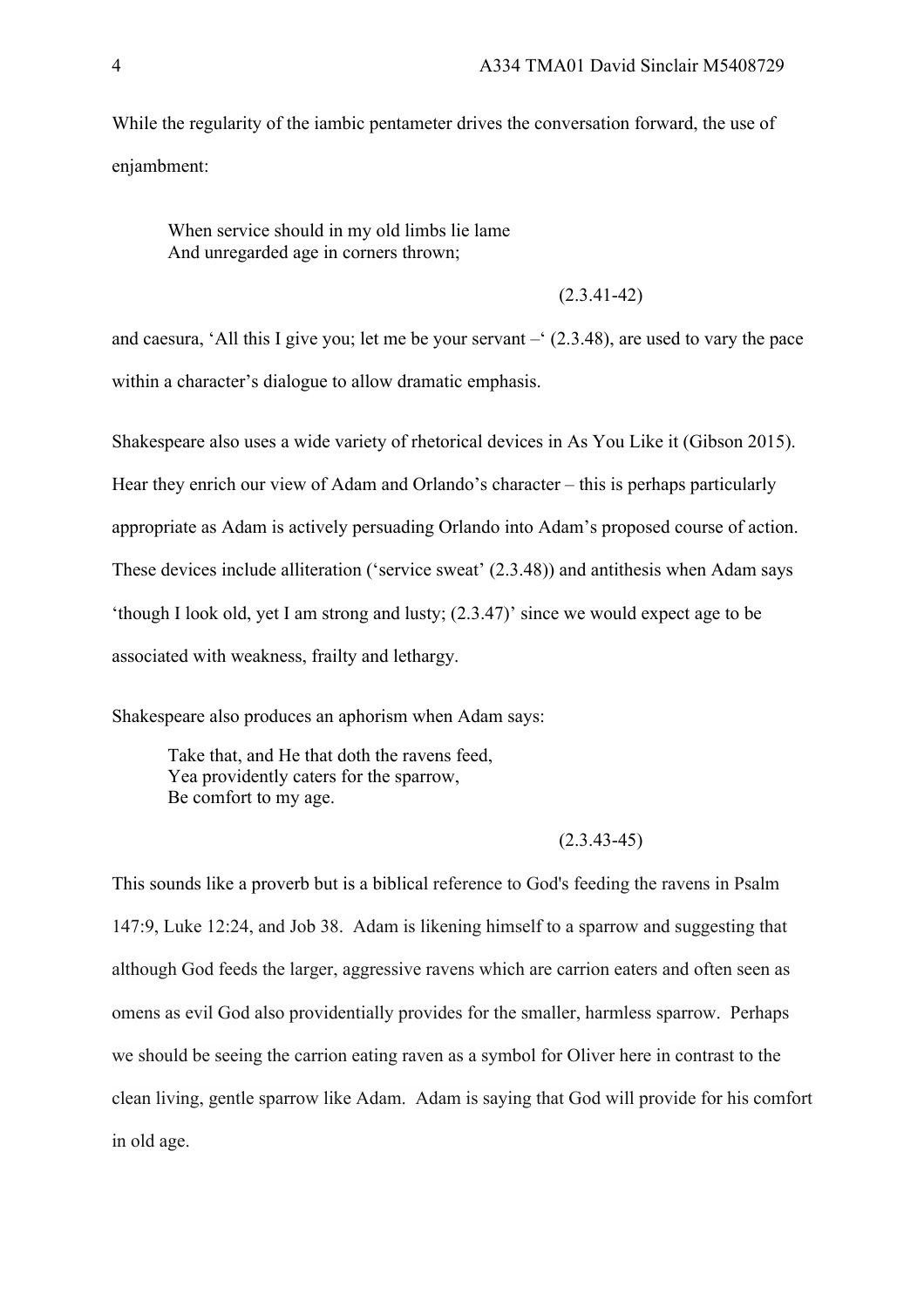# [1095 words]

### References

- 1. Oxford English Dictionary (nd) [Online] Available at http://www.oed.com.
- 2. Oxford English Dictionary (1989), 2nd Edition [Online] Available at http://www.oed.com (accessed at https://www-oedcom.libezproxy.open.ac.uk/oed2/00009836 28 Oct 2021).
- **3.** Shakespeare, W. (1623) *Shakespeare's First Folio by William Shakespeare,* [Online] Available at https://www.gutenberg.org/ebooks/2270 (accessed 28 Oct 2021).
- 4. Shakespeare, W. (2009) *As You Like It,* ed. M. Hattaway, New Cambridge Shakespeare series, Cambridge, Cambridge University Press.
- 5. Gibson, J. (2015) Language and Role Play, *Shakespeare and his contemporaries.* Milton Keynes: Open University, p54-59.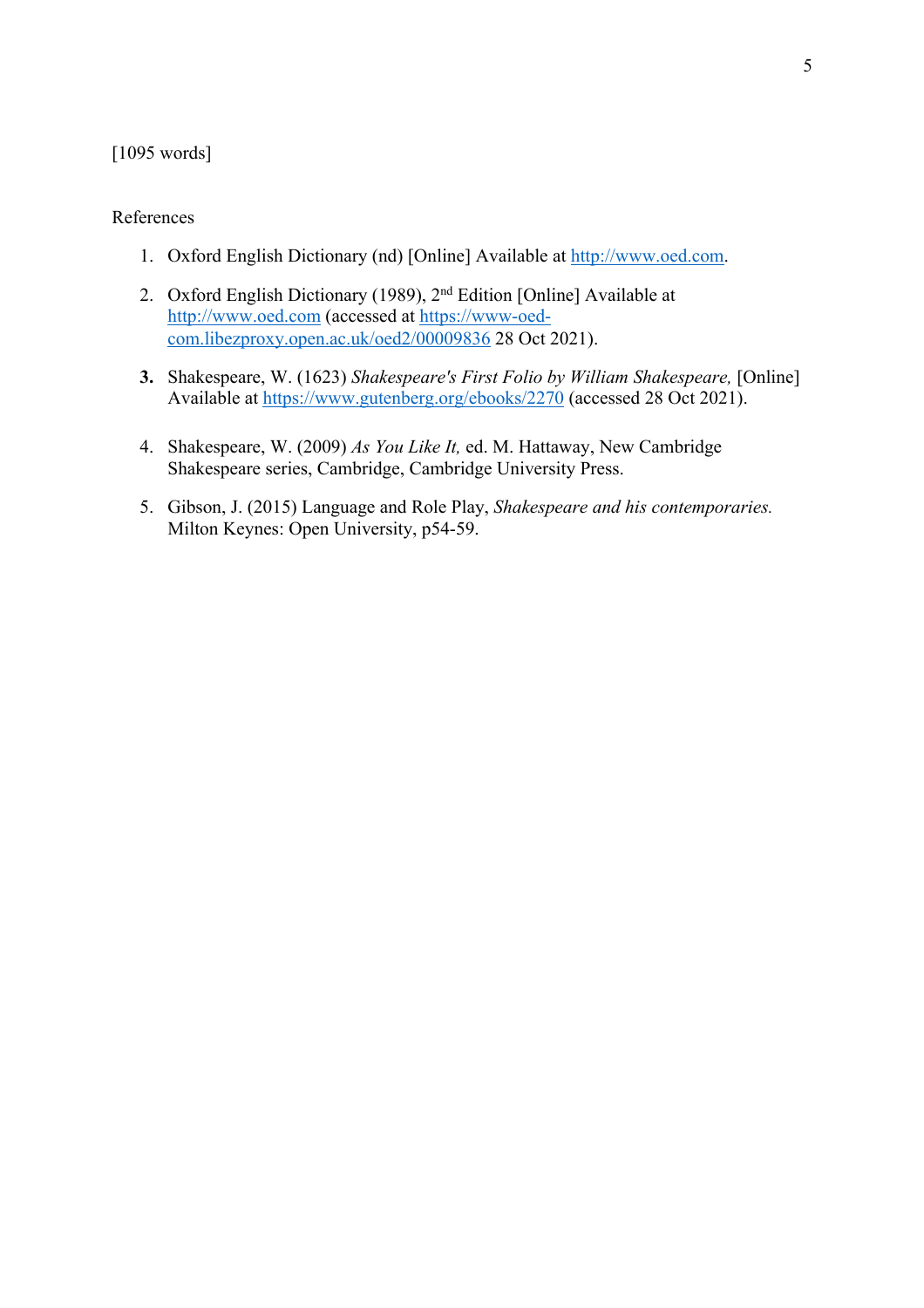## **Tutor Group Postings**

Posting 1

12 Oct 2021, 11:09:

https://learn2.open.ac.uk/mod/forumng/discuss.php?d=3763630&p=p26537679#p26537679

Re: Discussion Topic - Shakespeare Performances

I think the most striking Shakespeare performance I can recall is the Laurence Olivier film production of 1944. Presented in vivid technicolour, it provides a rousing, nationalistic and spectacular piece of entertainment, employing many cinematic techniques that were not available to Shakespeare. For example, it starts with a handbill for the play floating into view then after conducting several scenes within a reproduction of the Globe, the audience is transported to the mud and gore of the fields of France before finally returning to the Globe. It uses miniatures, rich and stylised settings and spectacular costumery - none of which was available, or even thought of, in Shakespeare's time. As this film is also propaganda, and firmly aimed at a morale boost for the British audience, much of the reality of that battle is glossed over, including the English execution of French prisoner of wars after the battle. Naturally though the French killing of the unarmed English squires and boys is included. Both events are present in Shakespeare's text. I wonder how Olivier would have responded to the accusation that he had undermined the authenticity and purpose of Shakespeare's text by his changes. I not sure that Shakespeare would have been that concerned though, as Shakespeare had , in a similar vein, his own political purpose (to laud the Elizabethan monarchy, with its own foreign battles). I'm sure Shakespeare would have liked the royalties the film brought in too. We will never know for sure, however. In the end I think Oliver made a fantastic film, and a significant statement of its time - but maybe he did not quite manage to pull off a great Shakespeare play.

Posting 2

17 Oct 2021, 13:12: https://learn2.open.ac.uk/mod/forumng/discuss.php?d=3776343&p=p26605171#p26605171

### Shakespeare's audience

I wondered what Shakespeare's audience was like so did a little research. I was wondering: Were the literate and educated, did they read Latin and know the classics? Were the male or female, what were their occupations and how much did they pay? Did the talk over the play and eat and drink?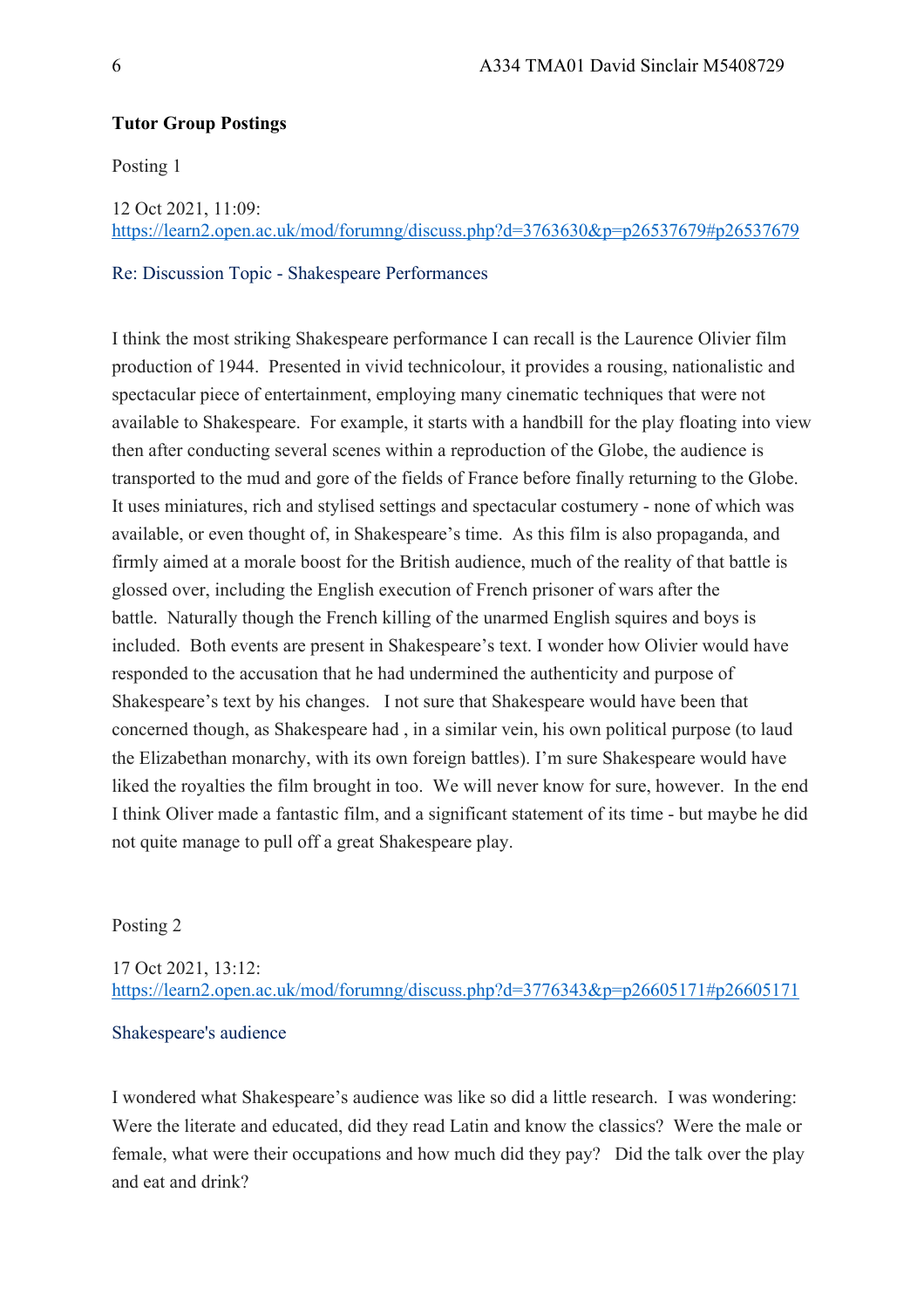Only 30% of Elizabethan England could read and write, and many more men than woman – so maybe only 10% of women were literate. In London though literacy rates were much higher, up to 80%. Girls tended to leave school at or before 10, while boys who attended grammar school went onto 14, and studied Latin and classics.

In the Globe, standing in the pit cost 1 penny  $(=2.4p)$ . The floor of the pit was dirt and rushes or perhaps in later years a floor of hazelnut shells. You could also stand in the galleries and sit there too – with seats up to 2 and sixpence  $(= 30d$  or  $72p)$ . 1 penny was almost a day's wages for the common man. Food was served to those in the pit (beer and apples for instance) and presumably to those in the tiering too.

No one mentions toilets in the theatre – so I'm not sure what folks did! Did you leave the action and pee in the street? Or were chamberpots provided in the theatre? I would have thought urine would have had a commercial value (tanning etc) so maybe it was collected?

The audience consisted of tanners, butchers, iron-workers, millers, seamen from the ships docked in the Thames, glovers, servants, shopkeepers, wig-makers, bakers, and other tradesmen and their families. Shakespearsglobe.com says:

One visitor, in 1617, described the crowd around the stage as 'a gang of porters and carters'. Others talked of servants and apprentices spending all their spare time there. But wealthier people were in the audience too. In 1607, the Venetian ambassador bought all the most expensive seats for a performance of Shakespeare's Pericles.

No doubt there was a mix of gentry too, though I did not find explicit evidence for it. Royalty and the aristocracy I think would be able to command their own private performances away from the Globe.

Shakespeare online says:

Shakespeare's audience was far more boisterous than are patrons of the theatre today. They were loud and hot-tempered and as interested in the happenings off stage as on. One of Shakespeare's contemporaries noted that "you will see such heaving and shoving, such itching and shouldering to sit by the women, such care for their garments that they be not trod on . . . such toying, such smiling, such winking, such manning them home ... that it is a right comedy to mark their behaviour" (Stephen Gosson, The School of Abuse, 1579). The nasty hecklers and gangs of riffraff would come from seedy parts in and around London like Tower-hill and Limehouse and Shakespeare made sure to point them out:

These are the youths that thunder at a playhouse, and fight for bitten apples; that no audience, but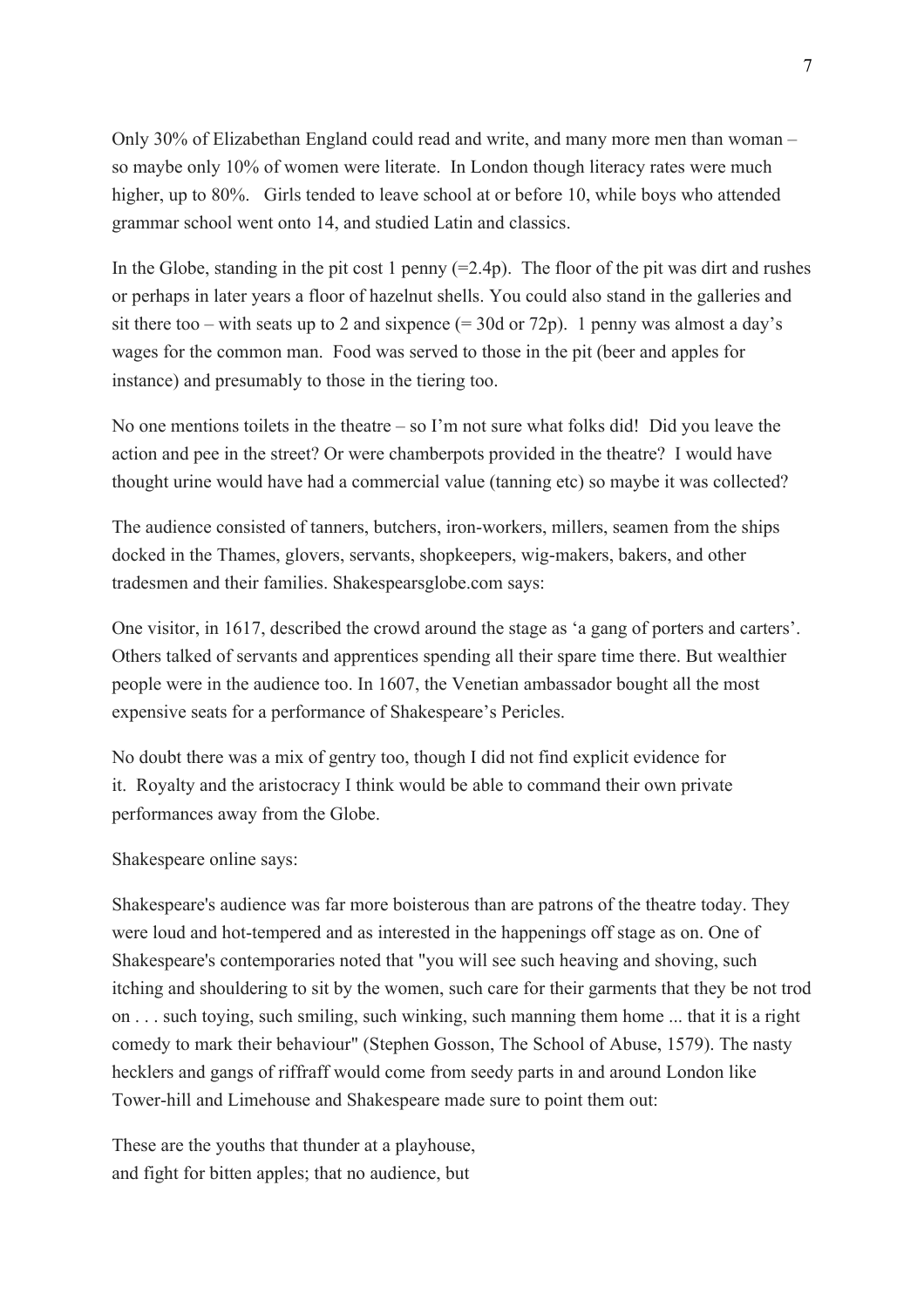the Tribulation of Tower-hill, or the Limbs of Limehouse, their dear brothers, are able to endure. (Henry VIII, 5.4.65-8)

The Globe was outside the London Wall, on the south side of the river , in a 'lively' neighbourhood devoted to entertainment – including the Rose theatre, alehouses, bordellos and bear pits, no doubt giving the theatre some strong commercial competition.

London's population grew from about 100,000 in 1550 to 200,000 in 1600. The Globe's capacity was maybe 1500 (similar to the modern Globe), or maybe up to 3000 (according to shakespearesglobe.com) so if we assume there were 120000 adults in London, then the Globe's audience was about 1% of the London adult population. Visitors and travellers would expand this somewhat. With several theatres offering plays most afternoons there was the capacity to entertain 10 to 20000 people a week. So presumably lots of opportunity for making money (Shakespeare had a ¼ share in the Globe originally which reduced to  $1/8$ share later so he clearly had a finger in the pie). And a big demand or plays and playwrights.

# Sources:

http://www.shakespeare-online.com/essays/shakespeareaudience.html http://shakespeare-online.com/plays/simonforman.html https://www.britannica.com/place/London/Tudor-London https://en.wikipedia.org/wiki/Shakespeare%27s\_Globe https://www.shakespearesglobe.com/discover/shakespeares-world/audiences/ https://englandspuzzle.com/the-social-history-of-the-toilet/

## Posting 3

23 Oct 2021, 15:49: https://learn2.open.ac.uk/mod/forumng/discuss.php?d=3776343&p=p26682618#p26682618

## Re: Discussion Topic 2 – Independent Study

Is 'The Spanish Tragedy' a feminist play?

Bel-Imperia can be seen to be protagonist in the Spanish Tragedy. At the start of the play, her lover Andrea has already been killed, then within the play she will fall in love with Horatio, who is then killed by her evil brother Lorenzo and Balthazar and then she is forced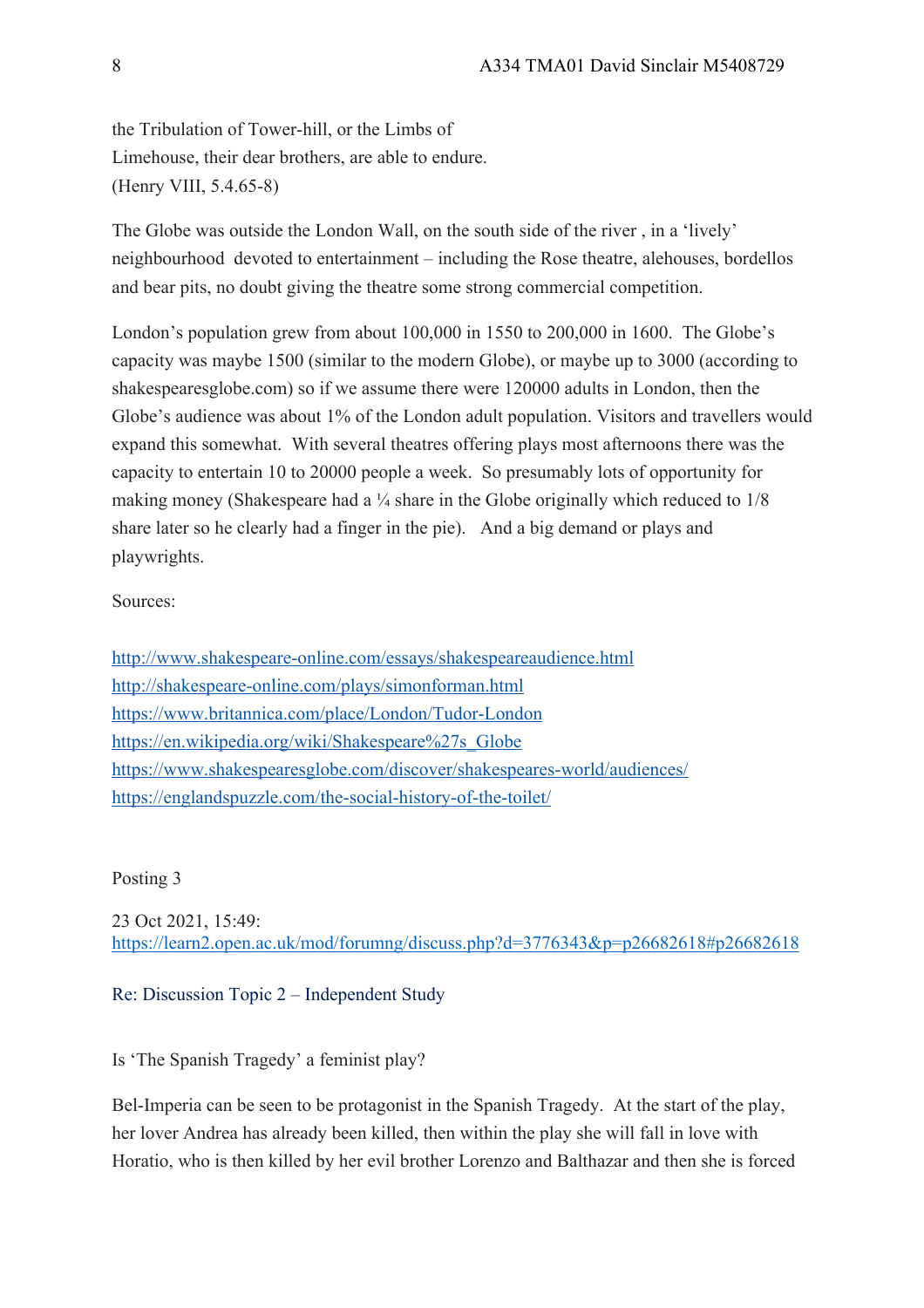to marry Balthazaar. Her happiness has been destroyed by the actions of the powerful men around her. Though she is the niece of a king and obviously of high social standing than is also denied justice—not because of her class, but because of her gender – she must recruit the help of men (ie Hieronimo) to redress the wrongs she feels, and in the end her only escape is suicide. However, should she be seen as a victim? Maybe, but she is not an acquiescent one. She has the necessary strength of will to take her revenge and throughout the play is willing to take a role equivalent to a man, not only in acts of revenge, but also in love. In her speech to Horatio (Act 2, scene 2):

"Let dangers go, they war shall be with me, But such a war as breaks no bond of peace. Speak thou fair words, I'll cross them with fair words; Send thou sweet looks, I'll meet them with sweet looks; Write loving lines, I'll answer loving lines; Give me a kiss, I'll countercheck thy kiss: Be this our warring peace, or peaceful war."

she establishes that she is just as capable as a man and can do whatever Horatio does.

In addition, although she professes love for Horatio, a perfectly pragmatic and reasonable state of affairs (in a time and world when it must have been quite common to lose a spouse to illness, famine or conflict), she has not forgotten her original love, and has the strength of character to continue to seek to purse that love in a revengeful act (Act 1, scene 1):

Yes, second love shall further my revenge. I'll love Horatio, my Andrea's friend, more to spite the Prince that wrought his end.

Indeed in some respects, she is stronger and more effective than some of the men in the play as, in the end, it is Bel-Imperia that spurs Hieronimo on to revenge when he seems to be lazy in pursuing it, and finally although Hieronimo kills Lorenzo, it is Bel-Imperia that kills Balthazar.

I wonder how Kyd's audience would have felt about Bel-Imperia? Would they have been attracted to her, would they have felt she had been wronged and applauded her actions or would they have felt threatened? Is it essential for her to die at the end of the play, to reestablish the male dominancy of the society, where a wife is an 'owned' object and clearly should not be allowed to dictate terms or justice? Perhaps although Kyd appears to underscore the inequalities and injustices within society based on class and gender, and he ultimately argues that there is rarely justice for women or those of lower classes, and although he chooses the name Bel-Imperia for his heroine – meaning 'the beauty of empire or conquest' – Kyd cannot end the play with Bel-Imperia still alive and triumphant as that would simply be unacceptable to his mostly male audience. I really wish I had a time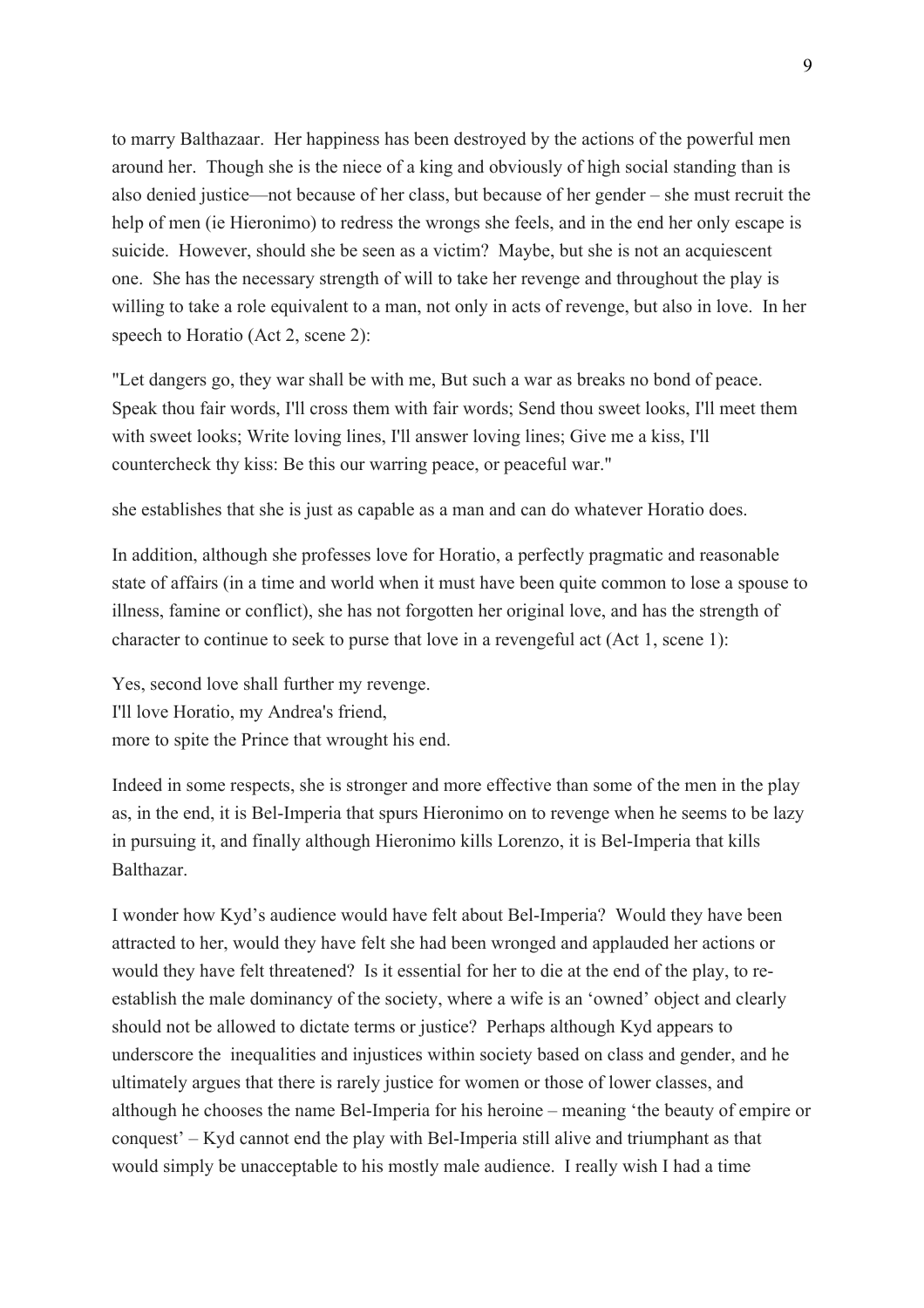machine and could kidnap Kyd from the 16 century and ask him to rewrite the play in a modern setting and for a modern audience.

References

https://www.litcharts.com/lit/the-spanish-tragedy/themes/class-gender-and-society https://en.wikipedia.org/wiki/Bel-imperia

Levin, Michael Henry (1964). ""Vindicta Mihi!": Meaning, Morality, and Motivation in The Spanish Tragedy". *SEL: Studies in English Literature 1500–1900*. St. Louis, Missouri: Saint Louis University, Pius XI Library. **4** (2): 307–324. ISSN 0039-3657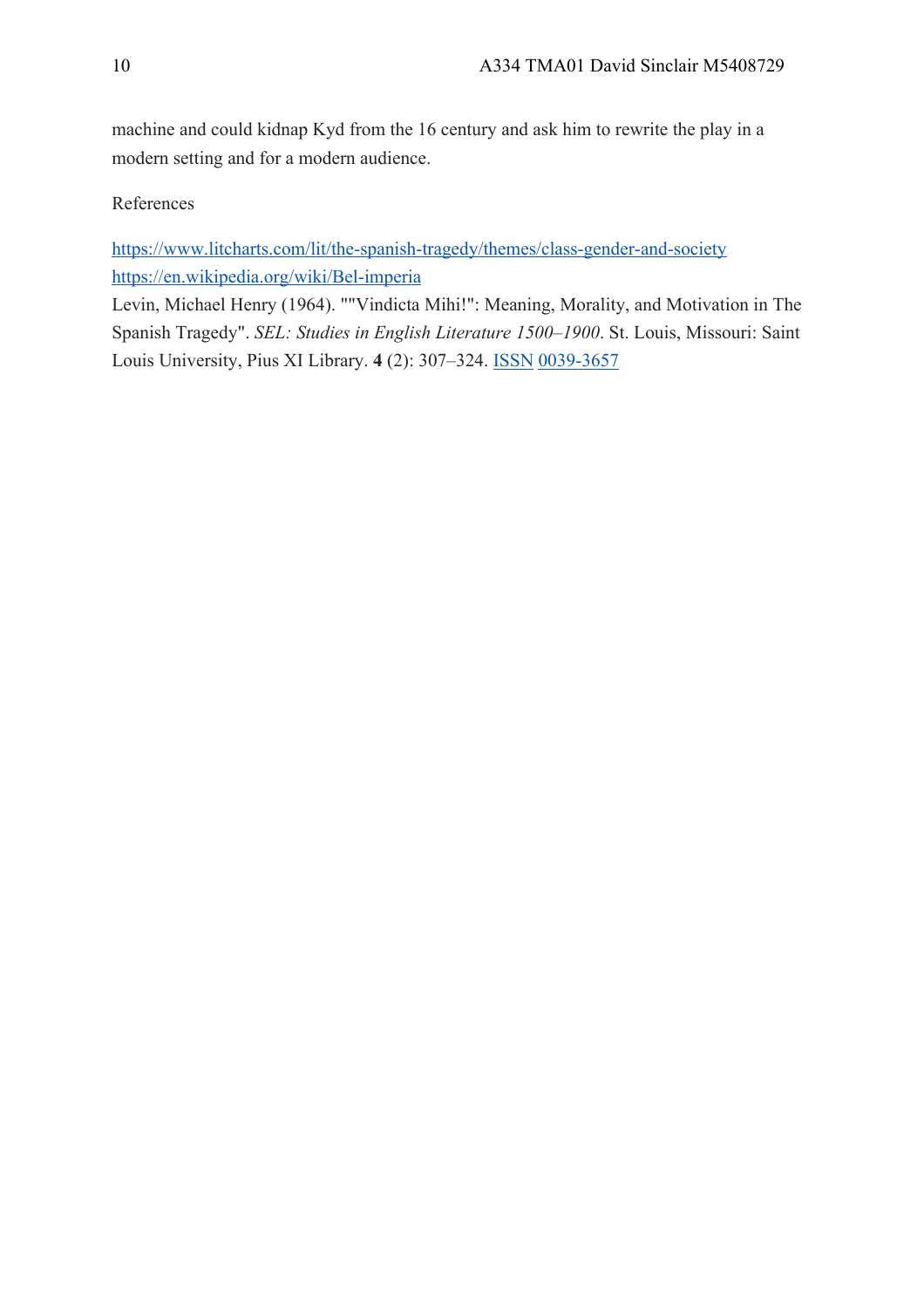### **Passage 1**

### ADAM

But do not so: I have five hundred crowns, The thrifty hire I saved under your father, Which I did store to be my foster-nurse 40 When service should in my old limbs lie lame And unregarded age in corners thrown; Take that, and He that doth the ravens feed, Yea providently caters for the sparrow, Be comfort to my age. Here is the gold: 45 All this I give you; let me be your servant – Though I look old, yet I am strong and lusty; For in my youth I never did apply Hot and rebellious liquors in my blood, Nor did not with unbashful forehead woo 50 The means of weakness and debility; Therefore my age is as a lusty winter, Frosty but kindly. Let me go with you: I'll do the service of a younger man In all your business and necessities. 55

# ORLANDO

O good old man, how well in thee appears The constant service of the **antique** world, When service sweat for duty not for meed.